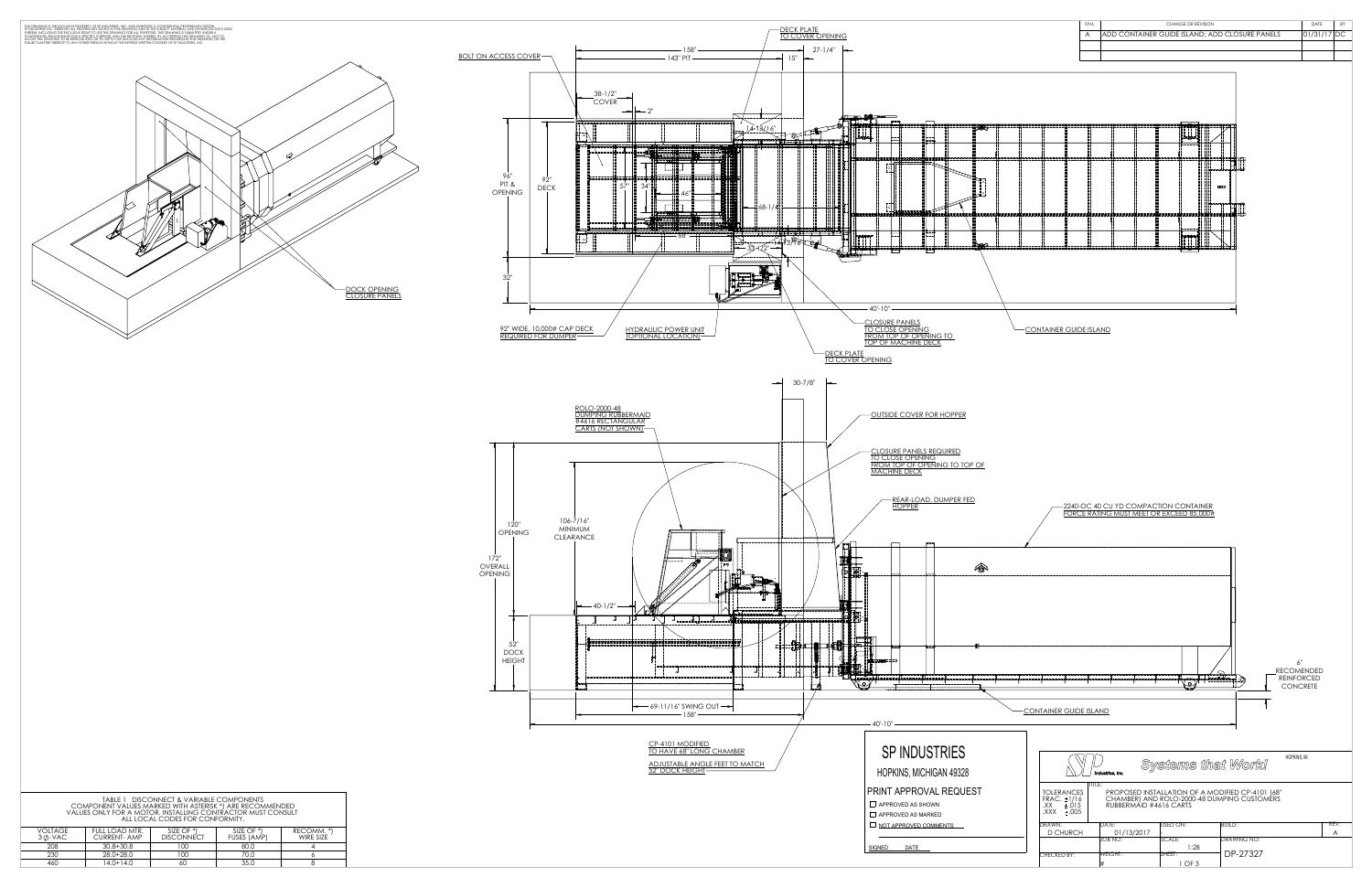|                                | THIS DRAWING IS THE EXCLUSIVE PROPERTY OF SP INDUSTRIES, INC. AND EMBODIES A CONFIDENTIAL PROPRIETARY DESIGN.<br>SP INDUSTRIES INC. RESERVES ALL PROPRIETARY RIGHTS IN THIS DRAWING AND IN THE SUBJECT MATERIAL AND INVENTIONS DI |                          |                           |                                             |                                |                         |
|--------------------------------|-----------------------------------------------------------------------------------------------------------------------------------------------------------------------------------------------------------------------------------|--------------------------|---------------------------|---------------------------------------------|--------------------------------|-------------------------|
|                                |                                                                                                                                                                                                                                   |                          |                           |                                             |                                | <b>BOLT ON ACCES</b>    |
|                                |                                                                                                                                                                                                                                   |                          |                           |                                             | DOCK OPENING<br>CLOSURE PANELS | 96<br>PIT<br>OPEN<br>32 |
|                                |                                                                                                                                                                                                                                   |                          |                           |                                             |                                | $\frac{92}{RE}$         |
|                                |                                                                                                                                                                                                                                   |                          |                           |                                             |                                |                         |
|                                |                                                                                                                                                                                                                                   |                          |                           |                                             |                                |                         |
|                                |                                                                                                                                                                                                                                   |                          |                           |                                             |                                |                         |
|                                |                                                                                                                                                                                                                                   |                          |                           |                                             |                                |                         |
|                                |                                                                                                                                                                                                                                   |                          |                           |                                             |                                |                         |
|                                |                                                                                                                                                                                                                                   |                          |                           |                                             |                                |                         |
|                                |                                                                                                                                                                                                                                   |                          |                           |                                             |                                | OPI                     |
|                                |                                                                                                                                                                                                                                   |                          |                           |                                             |                                | 172"<br>OVERALL         |
|                                |                                                                                                                                                                                                                                   |                          |                           |                                             |                                | OPENING                 |
|                                |                                                                                                                                                                                                                                   |                          |                           |                                             |                                |                         |
|                                |                                                                                                                                                                                                                                   |                          |                           |                                             |                                | D                       |
|                                |                                                                                                                                                                                                                                   |                          |                           |                                             |                                | HE                      |
|                                |                                                                                                                                                                                                                                   |                          |                           |                                             |                                |                         |
|                                |                                                                                                                                                                                                                                   |                          |                           |                                             |                                |                         |
|                                |                                                                                                                                                                                                                                   |                          |                           |                                             |                                |                         |
|                                | TABLE 1 DISCONNECT & VARIABLE COMPONENTS<br>COMPONENT VALUES MARKED WITH ASTERISK *) ARE RECOMMENDED<br>VALUES ONLY FOR A MOTOR. INSTALLING CONTRACTOR MUST CONSULT<br>ALL LOCAL CODES FOR CONFORMITY.                            |                          |                           |                                             |                                |                         |
| <b>VOLTAGE</b><br>$3\phi$ -VAC | FULL LOAD MTR.<br><b>CURRENT- AMP</b>                                                                                                                                                                                             | SIZE OF *)<br>DISCONNECT | SIZE OF *)<br>FUSES (AMP) | RECOMM. *)<br>WIRE SIZE                     |                                |                         |
| 208<br>$\overline{230}$<br>460 | $30.8 + 30.8$<br>28.0+28.0<br>$14.0 + 14.0$                                                                                                                                                                                       | 100<br>100<br>60         | 80.0<br>70.0<br>35.0      | $\overline{4}$<br>$\boldsymbol{6}$<br>$8\,$ |                                |                         |